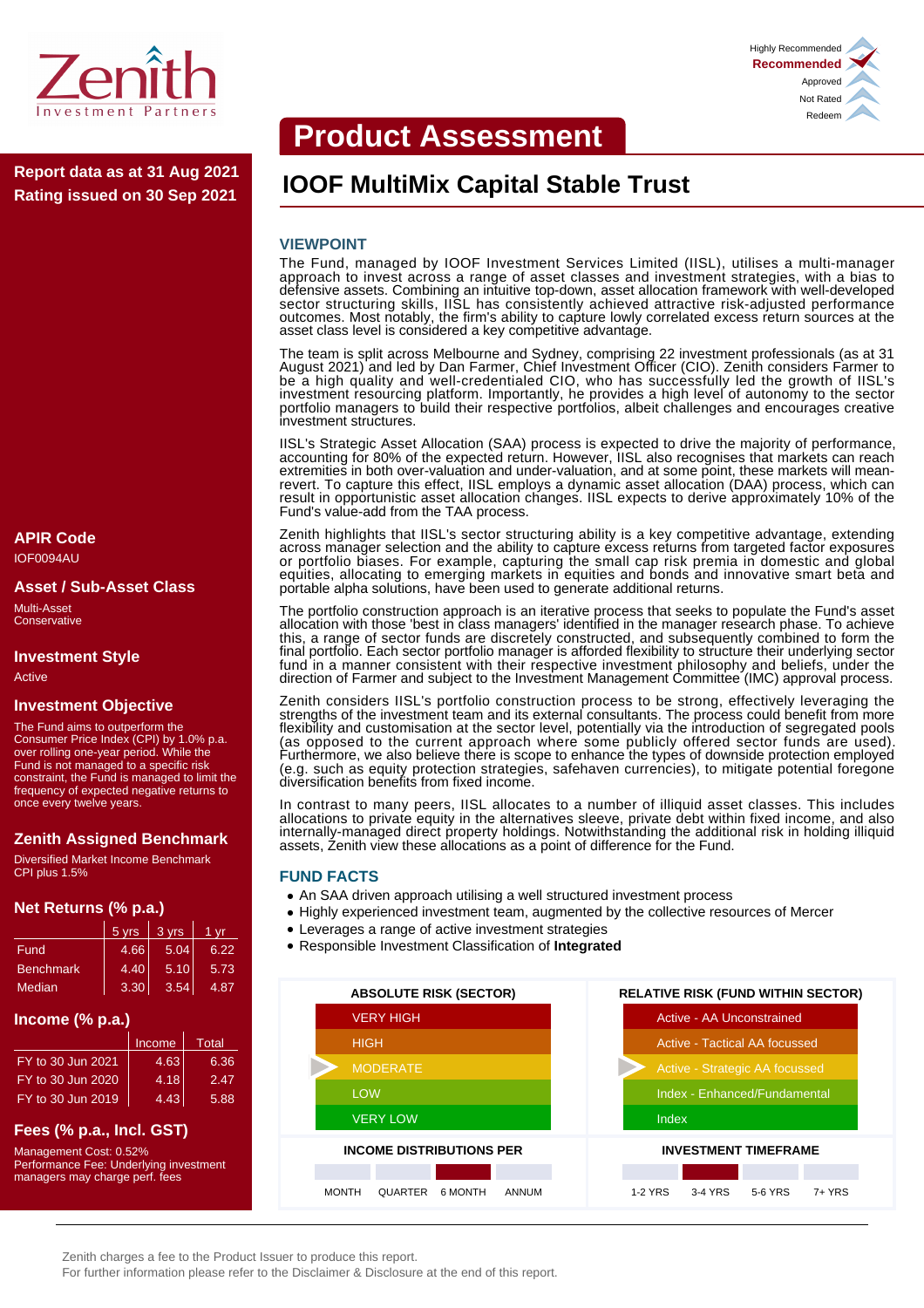

# **APPLICATIONS OF INVESTMENT**

# **SECTOR CHARACTERISTICS**

The multi-asset sector includes those funds that are permitted to invest across multiple asset classes and investment strategies. Traditionally, asset class exposures have included equities, fixed interest, property, infrastructure and cash. However, in more recent times there has been an increased willingness by sector participants to incorporate alternative strategies in an effort to enhance portfolio outcomes. With further innovation also sighted in the area of active asset allocation, this has led to a more continuous flow of products that seek to cater to the needs of a growing and more diverse pool of investors.

Zenith believes that multi-asset funds can no longer simply be deemed the domain of those seeking a low cost and diversified investment solution. Rather, these strategies are also likely to appeal amongst more sophisticated investors who are once again being drawn to the concept of active asset allocation as a core driver of portfolio outcomes. Furthermore, it is feasible that the sector will continue to gain in popularity amidst an environment of increased regulation and statutory oversight.

Zenith categorises funds in the 'Multi-Asset – Income' peer group (growth/alternative assets less than 20%) based on our collective assessment of their targeted asset mix and actual portfolio holdings. Funds within this peer group are benchmarked against the Zenith Composite Income Benchmark which has an defensive/growth split of 80%/20%. The exact composition of this benchmark is provided below:

#### **Cash**

Bloomberg Ausbond Bank Bill Index (20%) **Australian Fixed Interest** Bloomberg Ausbond All Maturities Composite Index (30%) **International Fixed Interest** Bloomberg Barclays Global Aggregate Index Hedged \$A (30%) **Australian Equities** S&P/ASX 300 Accumulation Index (11%) **International Equities** MSCI World ex-Australia Unhedged (2.25%) MSCI World ex-Australia Hedged (2.25%) **Australian Listed Property** S&P ASX 300 Property Accumulation Index (1.5%) **Global Listed Property** FTSE EPRA/NAREIT Developed Rental Index TR Hedged \$A (1.5%) **Alternatives** HFRX Global Hedge Fund Index \$A (1.5%)

To provide greater insight into a Fund's risk/return profile, Zenith decomposes targeted exposures between three broad categories - defensive, growth and alternatives. While we are cognisant that our designation of asset class exposures between these categories may vary from that as defined by the manager, we have sought to adopt a common methodology to ensure consistency in the assessment of like strategies across Zenith's universe of rated funds.

Further detail on the Fund's targeted asset mix is provided at 'Risk Management'.

# **PORTFOLIO APPLICATIONS**

The Fund provides investors with exposure across a range of income, growth and alternative-based assets and strategies. Its targeted asset mix comprises a 85%/15% split between income and growth assets.

The Fund's investment mandate is considered to be broad, with the investment team permitted to undertake active asset allocation and gain exposure to alternative assets and strategies. Zenith considers the Fund suitable as a standalone investment, or as a complement to a broader portfolio that seeks to produce outcomes consistent with an investor's risk/return preferences.

The Fund has a Standard Risk Measure (SRM) of four, which is reviewed annually by Mercer and published in the Platform Investment Guidelines Product Disclosure Statement (PDS) and was last calculated in June 2021.

The Fund is considered suitable for investors with a low to moderate risk tolerance who are seeking investment returns that are likely to be more heavily influenced by income. Given the risk inherent in a number of asset classes that the Fund targets, Zenith considers an appropriate investment horizon to be three or more years.

# **RISKS OF THE INVESTMENT**

#### **SECTOR RISKS**

There exist a number of risks that are generally common amongst all multi-asset funds. These include:

**MARKET RISK:** In periods of heightened risk aversion, it is feasible that asset-class correlations merge. Should this occur, the diversification benefits brought through the construction of a portfolio comprising multiple lowly correlated asset classes may be lost, potentially exposing investors to a broader deterioration in market conditions.

**ALTERNATIVES RISK:** A growing number of Funds have investment mandates that permit a meaningful exposure to alternative assets and strategies. Investors should be aware that the use of alternatives can bring with them additional risks.

**ILLIQUIDITY RISK:** While most sector participants will seek to retain high levels of liquidity, it is feasible that a Fund may retain exposures in assets that are deemed illiquid or subject to irregular pricing policies. It may be difficult for an investment manager to subsequently liquidate such portfolio positions without incurring meaningful transaction or other performancerelated costs.

# **FUND RISKS**

Zenith has identified the following key risks of the Fund. Although Zenith believes the risks noted are all significant, we have listed them in order of importance. In addition, we have not intended to highlight all possible risks.

**KEY PERSON RISK:** Zenith considers Farmer's and Yeo's ongoing involvement in the investment process to be critical. Collectively, Zenith believes their respective skills and experience are important to the outperformance potential of the Fund. Either of their departures would result in a reassessment of our rating.

**PERFORMANCE RISK:** The Fund's investment mandate is relatively wide, providing IISL with ample scope to implement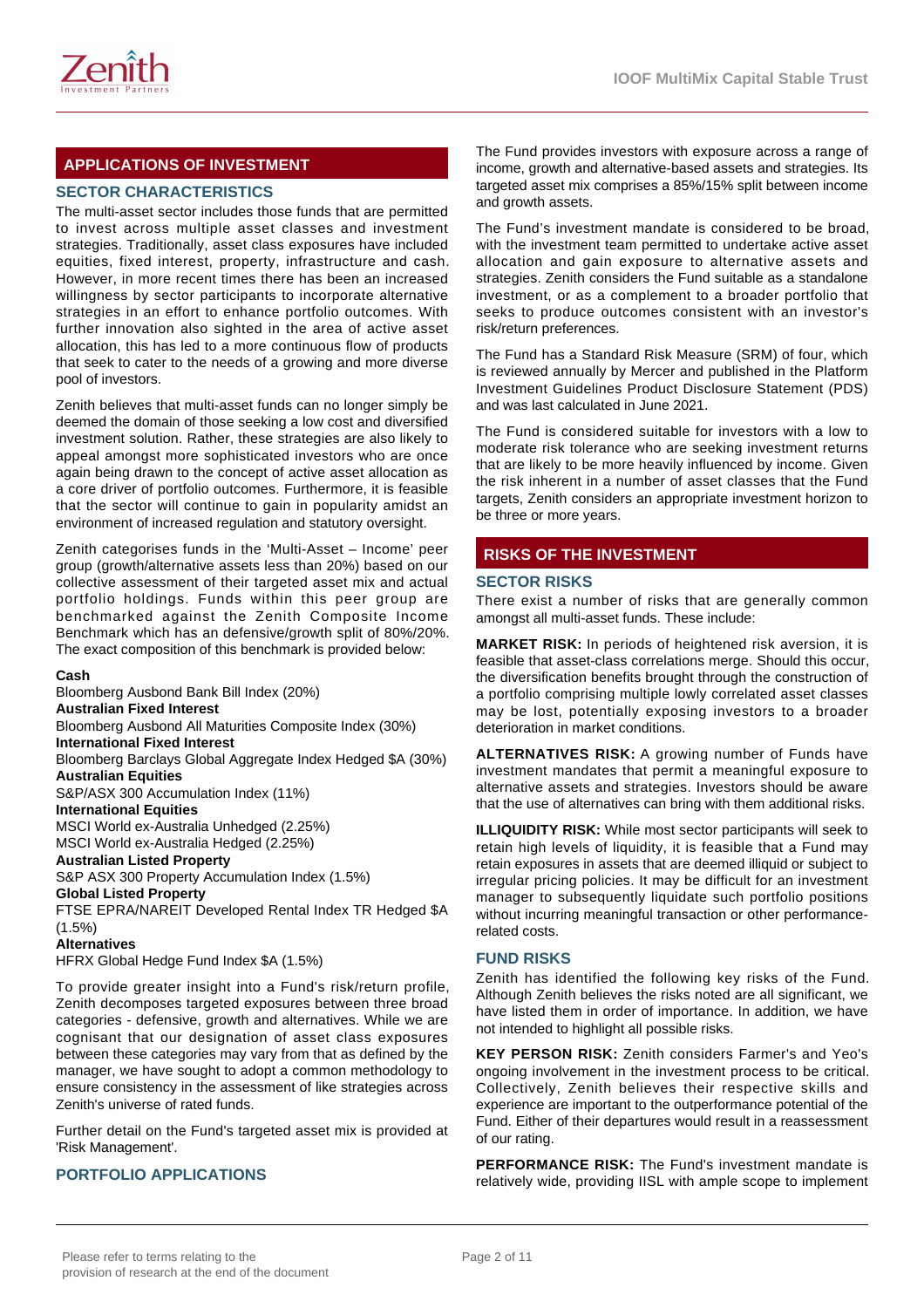

its targeted portfolio. This may result in Fund performance deviating from that of its SAA and competitors, which may be either to the benefit or cost of investors.

**INTEGRATION RISK:** Following the recent integration with MLC, there is a risk of increased staff turnover and disruption with the potential streamlining of product offerings and operational functions. Such outcomes could ultimately be to the detriment of Fund performance.

**ILLIQUIDITY RISK:** The Fund maintains exposures to a range of relatively illiquid assets in both the Alternatives and Direct Property sectors. In a stressed market environment, there is a risk that the mark-to-market value of the assets may not reflect their intrinsic value or that they could be liquidated in a timely manner. This could be to the detriment of performance.

# **QUALITATIVE DUE DILIGENCE**

#### **ORGANISATION**

IOOF Holdings Limited (IOOF) is a diversified financial services business, including the following divisions: Financial Advice and Distribution; Platform Management and Administration; and Investment Management; and Trustee Services. Each division includes a range of separately-branded businesses that largely operate as autonomous entities. IOOF is currently listed on the Australian Securities Exchange (ASX: IFL) and is a constituent of the S&P/ASX Top 200 Index.

Over the past few years, IOOF has completed a number of key acquisitions, including ANZ's OnePath Pensions and Investments (ANZ P&I) in February 2020 and NAB's Wealth Management business (MLC) in June 2021, including its advice, platforms and asset management capabilities. Post the acquisitions, IOOF's scale has increased signficantly, with combined funds under management and administration (FUMA) across the consolidated entity of \$A 453 billion (excluding Funds Under Advice).

In terms of ANZ P&I, the business has largely been integrated with the respective investment teams combined, processes harmonised and key products and 'go forward' strategies identified.

The MLC integration is expected to be a multi-year process, noting the heterogeneous approaches and differences in scale and complexity between the two businesses. In the first instance, the role of Chief Asset Management Officer has been appointed to oversee the Investment Management division, while the incumbent Chief Investment Officers for each team remain in place.

Despite the timeline for integration remaining open-ended, each of the teams are collaborating and participating in joint reviews, sharing information, leveraging service providers and maximising synergies where practical.

In Zenith's opinion, the successful implementation of IOOF's acquisition strategy has created one of the largest and most well-resourced investment platforms across the Multi-Asset universe. While the ANZ integration was seamless, MLC is expected to be a more complex challenge noting the divergent investment philosophies and processes.

Going forward, Zenith will continue to monitor the progress of the integration, with a focus on investment personnel stability,

continuity of the IOOF investment processes and ensuring the portfolio management team remain focused on managing the underlying portfolios

As at 30 June 2021, IOOF's multi-manager business managed approximately \$A 48 billion across a range of diversified and single sector funds. This includes \$A 104 million in this Fund (as at 31 August 2021).

#### **INVESTMENT PERSONNEL**

| <b>Name</b>        | <b>Title</b>                                                   | Tenure           |
|--------------------|----------------------------------------------------------------|------------------|
| Dan Farmer         | Chief Investment Officer                                       | 11 $Yr(s)$       |
| <b>Stanley Yeo</b> | Deputy CIO / Portfolio<br>Manager - Head of<br>Equities        | 11 Yr(s)         |
| Manish Utreja      | Head of Alternatives and<br>Portfolio Manager, Smart<br>Choice | 11 $Yr(s)$       |
| Osvaldo Acosta     | <b>Head of Fixed Interest</b><br>Assets                        | $4 \text{Yr(s)}$ |
| Paul Crisci        | Portfolio Manager -<br><b>Australian Equities</b>              | 4 Yr(s)          |
| Simon Gross        | <b>Head of Property</b>                                        | 17 $Yr(s)$       |
| Liam Wilson        | Portfolio Manager                                              | 1 $Yr(s)$        |
| Kerry Duce         | <b>Head of Asset Allocation</b>                                | 6 Yr(s)          |

The team is split across Melbourne and Sydney, comprising 22 investment professionals (as at 31 August 2021) and led by Dan Farmer, Chief Investment Officer (CIO). In terms of responsibilities, the team is divided along asset class lines, with support from specialist Asset Allocation, Implementation and Performance Analysis and Governance teams.

Following the integration of ANZ P&I, the team has expanded over the past couple of years, with the merger allowing IISL to expand its resourcing, particularly in the areas where ANZ P&I had complementary strengths.

Farmer assumed the CIO role in July 2017, having joined the firm in 2010, initially to manage IISL's Australian equities portfolio. Prior to IISL, he was a Portfolio Manager at Telstra Super, where he was responsible for overseeing a \$A 3 billion Australian equities portfolio, and also internally managing a \$A 450 million pool of domestic equities.

Zenith considers Farmer to be a high quality and wellcredentialed CIO, who has successfully led the growth of IISL's investment resourcing platform. Importantly, he provides a high level of autonomy to the sector portfolio managers to build their respective portfolios, albeit challenges and encourages creative investment structures.

Farmer is well supported by Stanley Yeo, Deputy Chief Investment Officer and Head of Equities, who oversees investment strategy and asset allocation for IISL's suite of multi-manager funds, including leading the equities team. Yeo joined IISL in 2010, from Russell Investments where he was a Senior Consultant. Zenith maintains a high opinion of Yeo, noting his overall contribution at both a strategy level and leading the firm's global equity manager selection.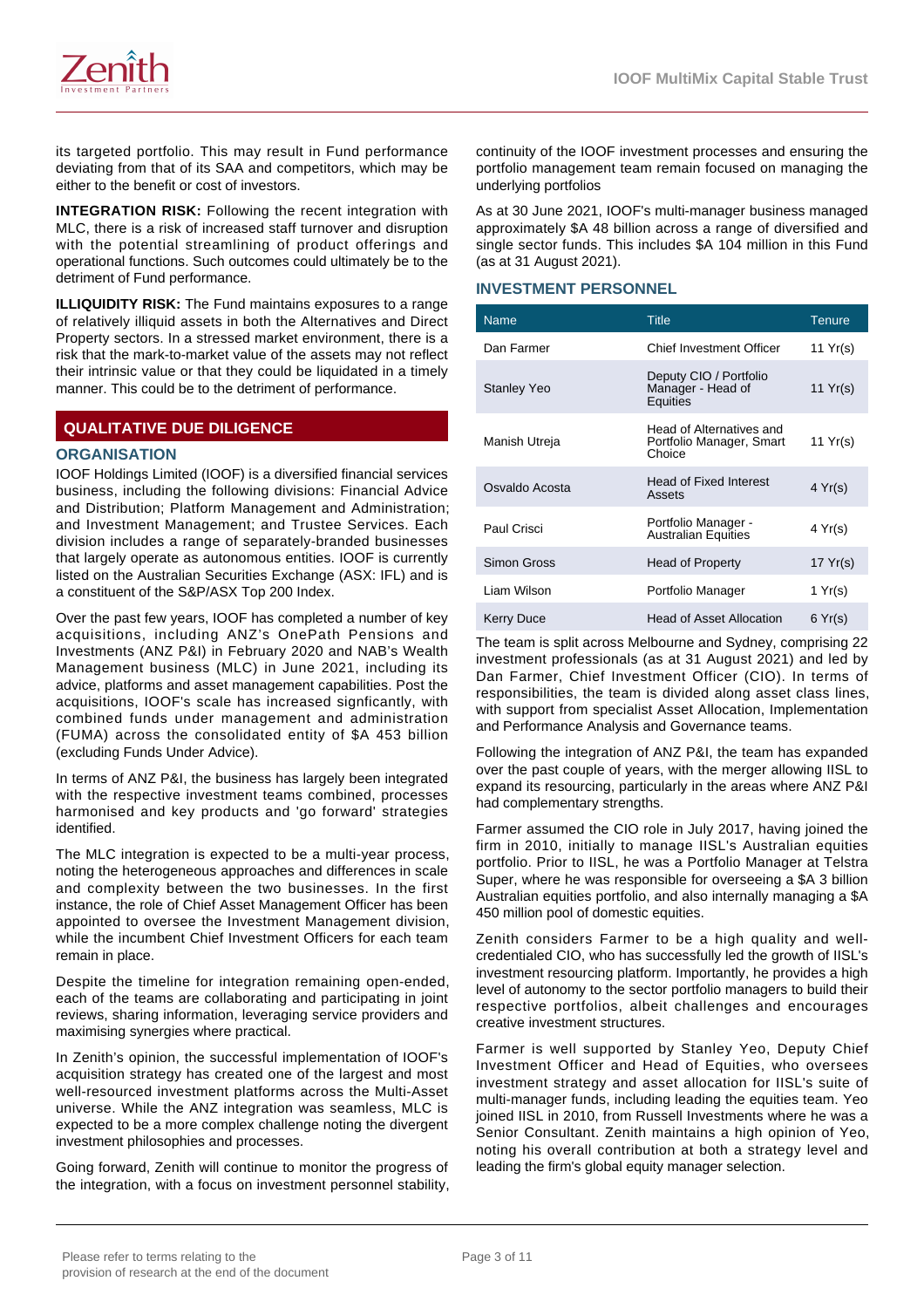Paul Crisci joined IISL in August 2017 to manage the Australian equities portfolio. Crisci is a highly experienced investment professional, having spent the previous 17 years at Funds SA. Osvaldo Acosta is responsible for IISL's fixed interest and cash portfolios. Acosta joined in late 2016 having held previous roles at Western Asset Management and Australian Unity.

In terms of Alternatives, Manish Utreja, Portfolio Manager and Head of Alternatives transitioned from the ANZ P&I business, having originally joined ANZ P&I in July 2010. In addition to this role, he is responsible for a suite of low cost strategies and a member of the Investment Management Committee (IMC).

Kerry Duce, Head of Asset Allocation leads a specialist capability, focused on developing the firm's Strategic Asset Allocation (SAA) process and Dynamic Asset Allocation (DAA) approaches. Duce originally joined ANZ P&I in 2015 and has been instrumental in developing the firm's DAA process with a more granular set of market aware indicators encompassing valuation, earnings, momentum and sentiment.

Oversight of the process is provided by a seven-person Investment Management Committee (IMC) which performs a number of roles, including the determination of investment objectives, ongoing monitoring of portfolio strategies, and final sign-off for manager appointments and terminations. The composition of the IMC includes IISL executives (i.e. Farmer, Yeo and Utreja) and three independent directors and meets on a bi-monthly basis.

Zenith is supportive of the role of the IMC, highlighting its contribution to the governance framework and broader support of the investment team. Over time, the composition of the IMC has improved, both in terms of skills and experience and the level of independence from IISL.

IISL's remuneration structure is comprised of a base salary and annual bonus, which is subject to a performance criteria and a discretionary or qualitative component. In terms of the Portfolio Managers, they have the ability to earn up to 100% of their salary, which is split between the performance of their respective portfolios (70%) and a qualitative component which is at the discretion of the CIO. The performance hurdles relates to the rolling one and three-year performance of the Funds, relative to the peer group and benchmark. Zenith highlights that bonuses are paid out in cash or in IOOF shares, with a vesting period of up to three years depending on seniority.

Zenith considers the depth and quality of IISL's portfolio management team to be a key strength, highlighting the level of bottom-up, asset class expertise. Farmer and Yeo continue to drive the strategic direction of the investment process, particularly with respect to building robust sector portfolios.

## **INVESTMENT OBJECTIVE, PHILOSOPHY AND PROCESS**

IISL aims to outperform the Consumer Price Index (CPI) by 1.0% p.a. over rolling ten-year periods. While the Fund is not managed to a specific risk constraint, the expected frequency of negative returns is limited to once every twelve years.

The investment philosophy underpinning the suite of MultiMix Funds is based on investment markets exhibiting inefficiencies, which can be captured and exploited by active management over the long-term.

IISL's Strategic Asset Allocation (SAA) process is expected to drive the majority of performance, accounting for 80% of the expected return. However, IISL also recognises that markets can reach extremities in both over-valuation and undervaluation, and at some point, these markets will mean-revert. To capture this effect, IISL employs a dynamic asset allocation (DAA) process, which can result in opportunistic asset allocation changes. IISL expects to derive approximately 10% of the Fund's value-add from the DAA process.

In contrast to many peers, IISL allocates to a number of illiquid asset classes. This includes allocations to private equity in the alternatives sleeve, private debt within fixed income, and also internally-managed direct property holdings. Notwithstanding the additional risk in holding illiquid assets, Zenith view these allocations as a point of difference for the Fund.

#### **SAA**

The SAA setting process is performed on an annual basis, using a two-stage approach. The first stage involves a review of the Fund's existing SAA relative to its investment objectives, including a re-validation of the long-term asset class assumptions underpinning the current allocation. Mercer Australia (Mercer), IISL's external consultant provides a set of return forecasts as well as output from its Capital Markets Simulator (CMS).

The CMS produces a set of scenarios under a 'Steady State' (i.e. reflecting long-term expectations for markets assuming fair value), and under a 'Market Aware' state where the current pricing of markets are expected to revert to the long-term level over a 10 to 15 year timeframe. In terms of this Fund, the Market Aware simulations are expected to be more influential on the SAA setting process.

Further, Mercer uses an economic capital markets simulator as part of its approach to estimating volatilities for underlying asset classes. The simulator encompasses traditional equity risk premias (i.e. size and developed markets versus emerging markets) to forecast volatilities as opposed to using more traditional approaches such as using actual asset class returns to calculate volatilities and correlations.

Zenith highlights that while Mercer remains a strategic input to the process, the growth of IISL's internal asset allocation capabilities has supported the development of its research agenda and the prioritisation of a number of process enhancements.

These include developing the optimisation framework to be agnostic across entities (i.e. super, pension versus non-taxed), incorporating DAA and underlying manager alpha assumptions into the process (currently a work in progress) and building a framework to incorporate climate change goals, such as the objectives of the Paris Agreement.

A SAA sub-group is responsible for synthesising Mercer recommendations and project managing any changes where applicable. Furthermore, the proposed SAA is debated and agreed to by the sub-group, with the resulting recommendations presented to the IMC for review and sign-off.

The optimisation process applies to the Fund's core assets (including equities (domestic and international), bonds (domestic and international, nominal and inflation linked),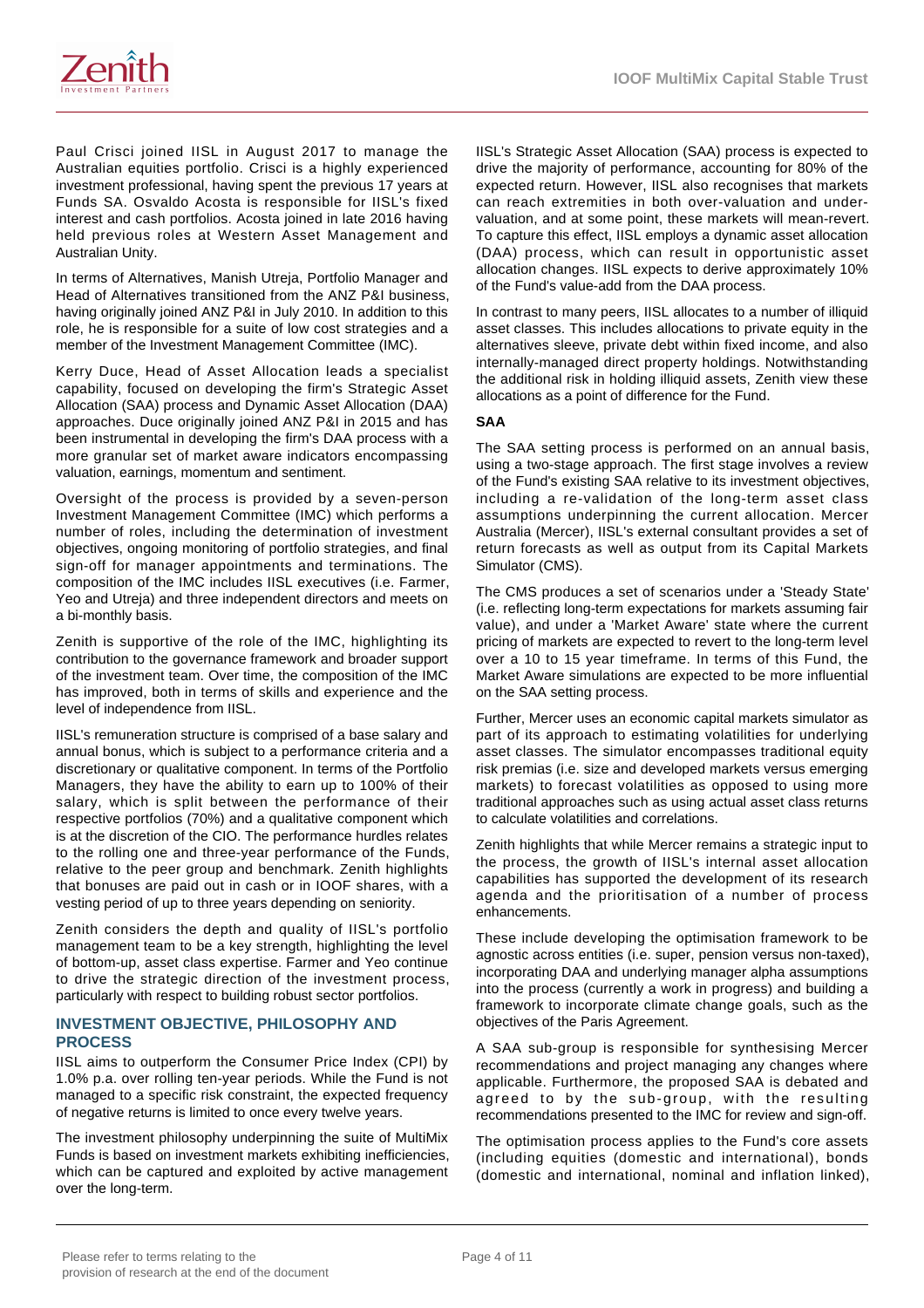

property and cash), and produces an outline of the Fund's asset class exposures.

The second stage of the SAA process involves adjusting the asset mix derived in Stage One, via the introduction of asset classes and/or active tilts that improve the portfolio's expected risk/return profile. These can include introducing specific factor exposures, such as a quality tilts or small caps in equities, or high yield credit strategies in fixed income.

Furthermore, less liquid strategies are also considered, such as Alternatives, Infrastructure, Private Equity, Direct Property and Commodities. This process is more qualitative in nature and seeks to overlay the team's views on the final portfolio composition.

#### **Dynamic Asset Allocation (DAA)**

On a monthly basis (or more frequently if required), an Asset Allocation Group (AAG), comprising the CIO and Portfolio Managers, meet to discuss views on the Fund's asset allocation, market valuation, fundamentals and market sentiment. Mercer's DAA service is used as an input, along with insights gained from the underlying fund managers and other external sources such as BCA Research. Based on the output of this meeting, DAA positions can be enacted with the purpose of capturing price adjustments where mispriced markets are expected to mean revert.

Under the auspices of Duce and Sidney Chong, Asset Allocation Manager, IISL implements a DAA process, via a suite of market aware indicators. The signals are designed to identify potential mispricings over a six to 18 month timeframe, combining a range of valuation, sentiment and technical and macroeconomic / earnings factors. Signal output is distilled into a set of asset class scorecards, resulting in an overall conviction score and also creating a level playing field for the AAG to make relative value assessments.

In our opinion, the indicators have improved the precision of the DAA process, creating a repeatable framework for basing active asset allocation decisions. Moreover, each cohort of signals seeks to identify opportunities over different timeframes, which introduces additional strategy diversification. Going forward, Zenith continues to monitor the development of the signal process and the linkage with the Fund's DAA positioning.

In sum, Zenith considers IISL's asset allocation process to be well-structured and applied in a consistent manner. The process successfully leverages IISL's top-down capabilities which is supplemented by Mercer's asset allocation engine.

# **SECURITY SELECTION**

Employing a multi-manager approach, identifying and selecting high-quality managers is a core component of the investment process. IISL undertakes an annual review of the underlying sector trusts, to ensure that the manager line-up is appropriate and new candidates are considered. Each sector portfolio manager is responsible for undertaking manager research for their sector, with oversight and leadership from the CIO.

The initial manager universe is filtered based on the portfolio's underlying requirements, an independent rating from Mercer, and the manager having a sufficient level of capacity to meet IISL's growth requirements. If a manager does not have an

external rating, it may be considered if it is assessed to have a competitive advantage.

To select managers, IISL employs a traditional set of criteria, which includes an assessment of the organisation, the quality of the investment team, the coherence of the investment process and the performance of the Fund/strategy relative to its objectives and peer group. The review also includes fee discovery, and a manager's willingness to enter into an Investment Management Agreement (IMA) and Service Level Agreement (SLA) on terms that meet IISL's requirements.

Zenith highlights that IISL's sector structuring ability is a key competitive advantage, extending across manager selection and the ability to capture excess returns from targeted factor exposures or portfolio biases. For example, capturing the small cap risk premia in domestic and global equities, allocating to emerging markets in equities and bonds and innovative smart beta and portable alpha solutions, have been used to generate additional asset class alpha.

If a manager passes through the due diligence phase, the portfolio manager will prepare a detailed due diligence report that addresses the above-mentioned criteria. The report is peer reviewed by the CIO and broader team, with a potential for further research and analysis to be undertaken. IISL's Investment Operations team also reviews the report to ensure compatibility with the reporting and pricing framework. Once complete, the report is finalised and proposed to the IMC for approval.

Zenith notes that IISL's manager selection process is detailed and applied in a disciplined manner, with its proprietary insights supplemented by the global resources of Mercer. The team's ability to capture excess returns at the asset class level, that perform independently of broader asset class movements, has contributed to attractive risk-adjusted returns over the mediumterm.

#### **PORTFOLIO CONSTRUCTION**

The portfolio construction approach is an iterative process that seeks to populate the Fund's asset allocation with those 'best in class managers' identified in the manager research phase. To achieve this, a range of sector funds are discretely constructed, and subsequently combined to form the final portfolio. Farmer is ultimately responsible, albeit the IMC is required to ratify all appointments and terminations.

Each sector portfolio manager is afforded flexibility to structure their underlying sector fund in a manner consistent with their respective investment philosophy and beliefs, under the direction of Farmer and subject to the IMC approval process. This approach promotes a high level of process diversification, albeit it has the potential to result in sector structuring differences across asset classes. Zenith is supportive of the approach, noting that each asset class offers idiosyncratic active return opportunities.

To achieve the Fund's sector exposures, IISL inter-funds into its underlying sector funds, some of which are available on a direct basis. In certain asset classes, such as fixed income, the sector portfolio manager is permitted to express directly held positions, managed alongside the portfolio's externallymanaged strategies (detailed below). These positions are subject to pre-approved risk limits and used to reflect the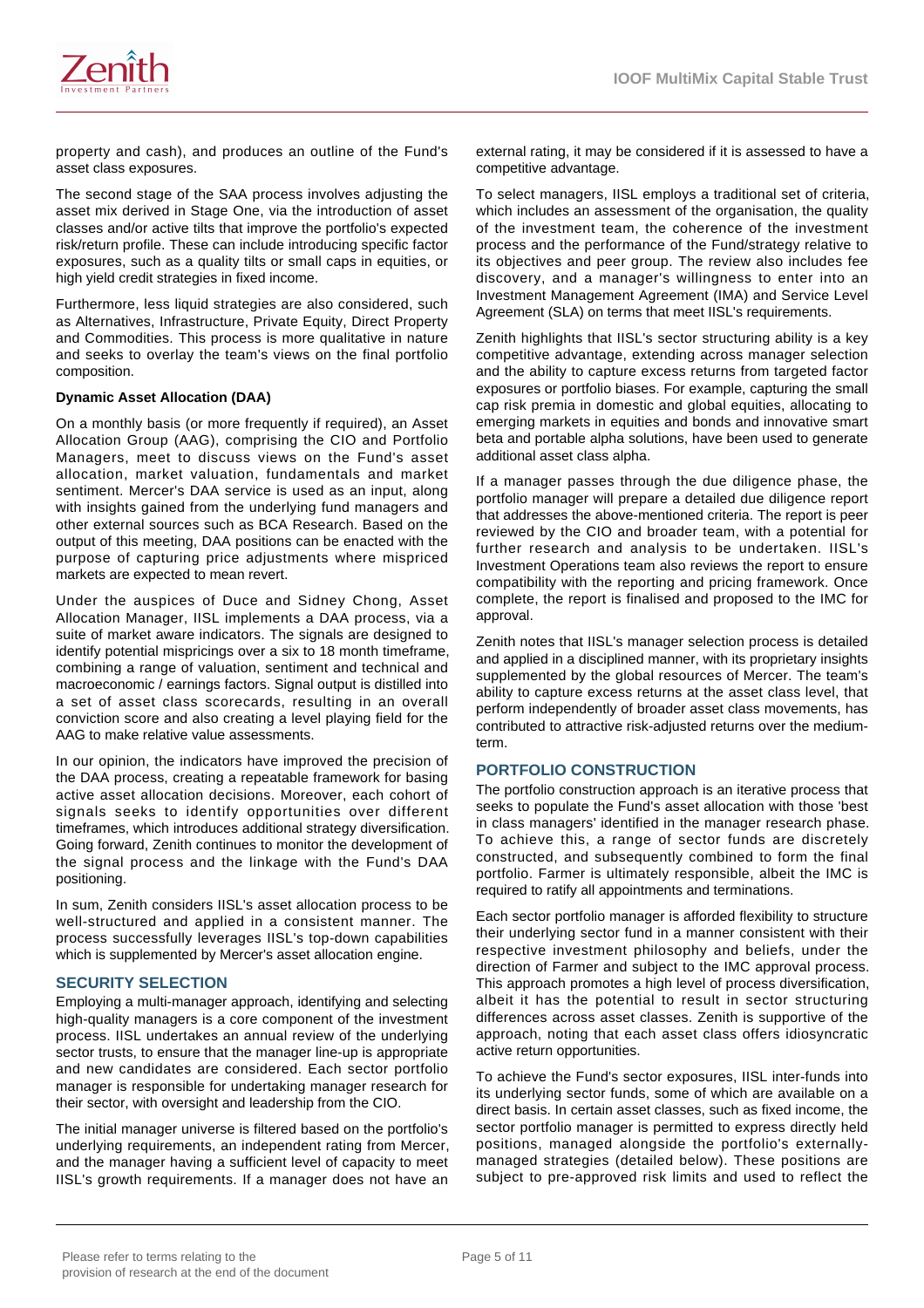

broader views of the team and/or align with the output of the DAA process.

Zenith believes that the inter-funding approach sacrifices some flexibility, particularly where the requirements of the Diversified portfolios diverge from those of the sector funds. This can include managing equity beta at the total portfolio level or allocating active risk across managers/asset classes.

In terms of position sizing, each sector portfolio manager has the flexibility to determine the optimal manager configuration for their respective portfolio, subject to oversight from Farmer and the approval of the IMC (for new manager appointments). With respect to existing managers, the sector portfolio managers can adjust manager weightings by +/- 50% with approval from the CIO, which is then required to be noted at the next IMC meeting.

The Fund's currency exposure is fully hedged in the fixed income sector, while the Fund has a strategic hedge ratio of 25% for global equities (developed only). Active currency positions can be enacted based on the output of the DAA process, which can see the actual hedging level range from 0% to 100%. Zenith notes that each Fund in the suite now has a separate currency overlay for hedging, allowing a more bespoke approach for each individual risk profile.

IISL has a duration hedging overlay process in place where the portfolio manager has the flexibility to hedge up to 20% of the fixed income portfolio's interest rate exposure (including the floating rate component) via a range of instruments e.g. interest rate futures, swaps etc. This decision is at the discretion of the portfolio manager, with sign-off required from the CIO. While Zenith is supportive of process innovation, we believe rates and curve positioning is outside of the core competency of the team.

The Fund's rebalancing range is set at +/- 3% at an operational level and is managed by IISL's Investment Operations Division, in consultation with the investment team. On a daily basis, each portfolio's asset allocation is compared to its target asset allocation, and if the allocations falls outside of the rebalancing range, the Portfolio Manager is notified. The Portfolio Manager will then decide if remedial action is required, which includes identifying the most efficient rebalancing mechanism i.e. via cashflows or physical redemptions etc.

In sum, Zenith considers IISL's portfolio construction process to be strong, effectively leveraging the strengths of the investment team and its external consultants. The process could benefit from more flexibility and customisation at the sector level, potentially via the introduction of segregated pools (as opposed to the current approach where some publicly offered sector funds are used). We believe there is scope to enhance the types of downside protection employed (e.g. such as equity protection strategies, safehaven currencies), to mitigate potentially lower diversification benefits from fixed income.

#### **RISK MANAGEMENT**

| <b>Portfolio Constraints</b>       | <b>Description</b>                 |
|------------------------------------|------------------------------------|
| Income Assets                      |                                    |
| Cash and Short-Term Securities (%) | 20\% to 45\%<br>Target $SAA = 32%$ |

| <b>Portfolio Constraints</b>                         | <b>Description</b>                |
|------------------------------------------------------|-----------------------------------|
| Diversified Fixed Interest (%)                       | 35% to 60%<br>Target $SAA = 49\%$ |
| <b>Total Income Assets</b>                           | Target $SAA = 81%$                |
| <b>Growth Assets</b>                                 |                                   |
| Australian Equities (%)                              | 0% to 15%<br>Target $SAA = 5%$    |
| International Equities (%)                           | 0% to 15%<br>Target $SAA = 5%$    |
| Property (%)                                         | 0% to 15%<br>Target $SAA = 2%$    |
| Alternative Assets - Defensive (%)                   | 0% to 15%<br>Target $SAA = 4%$    |
| Alternative Growth Assets inc Direct<br>Property (%) | 0% to 15%<br>Target $SAA = 3%$    |
| <b>Total Growth Assets</b>                           | Target $SAA = 19%$                |
| Responsible Investment Constraints                   | Tobacco                           |

Risk management is ingrained in IISL's investment process at multiple levels. While the experience of the portfolio management team provides the first layer of risk management, IISL also leverages the risk management output of Mercer, who conducts extensive risk management analysis as part of its due diligence process.

The primary risk tools used by IISL include: Bloomberg Port and Factset. The investment team generates a number of risk metrics, including traditional volatility measures, risk-adjusted metrics (i.e. Sharpe ratio, Treynor ratio, Information ratio etc) and other portfolio level risk measures. The above-mentioned risk-analytics is formally reported to the IMC on a bi-monthly basis, who will also monitor the information on a more frequent basis.

Zenith highlights that IISL's risk management architecture is well-developed, particularly with respect to aggregating and assessing risk on a portfolio-wide basis. Through Bloomberg Port and Factset, IISL has the functionality to measure crossasset class risk, including holdings-based information across the majority of the portfolio, including fixed income.

Stress testing is performed in conjunction with Mercer using both historical and forward looking analysis. In a historical context, the portfolio is stress tested against major market events to assess how the existing portfolio would perform through these regimes. The forward-looking scenarios utilise Mercer's Capital Markets Simulator which is a tool that supports a range of customised stress tests. In terms of the portfolio's private asset holdings, these are also subject to detailed liquidity scenario testing.

Zenith considers IISL's risk management framework to be sound, noting the continued advancements in its ability to manage portfolio-wide risk.

#### **Responsible Investment**

IISL has yet to become a United Nations Principles of Investment (UN PRI) signatory. Notwithstanding this, it maintains an established Responsible Investment Policy (RIP)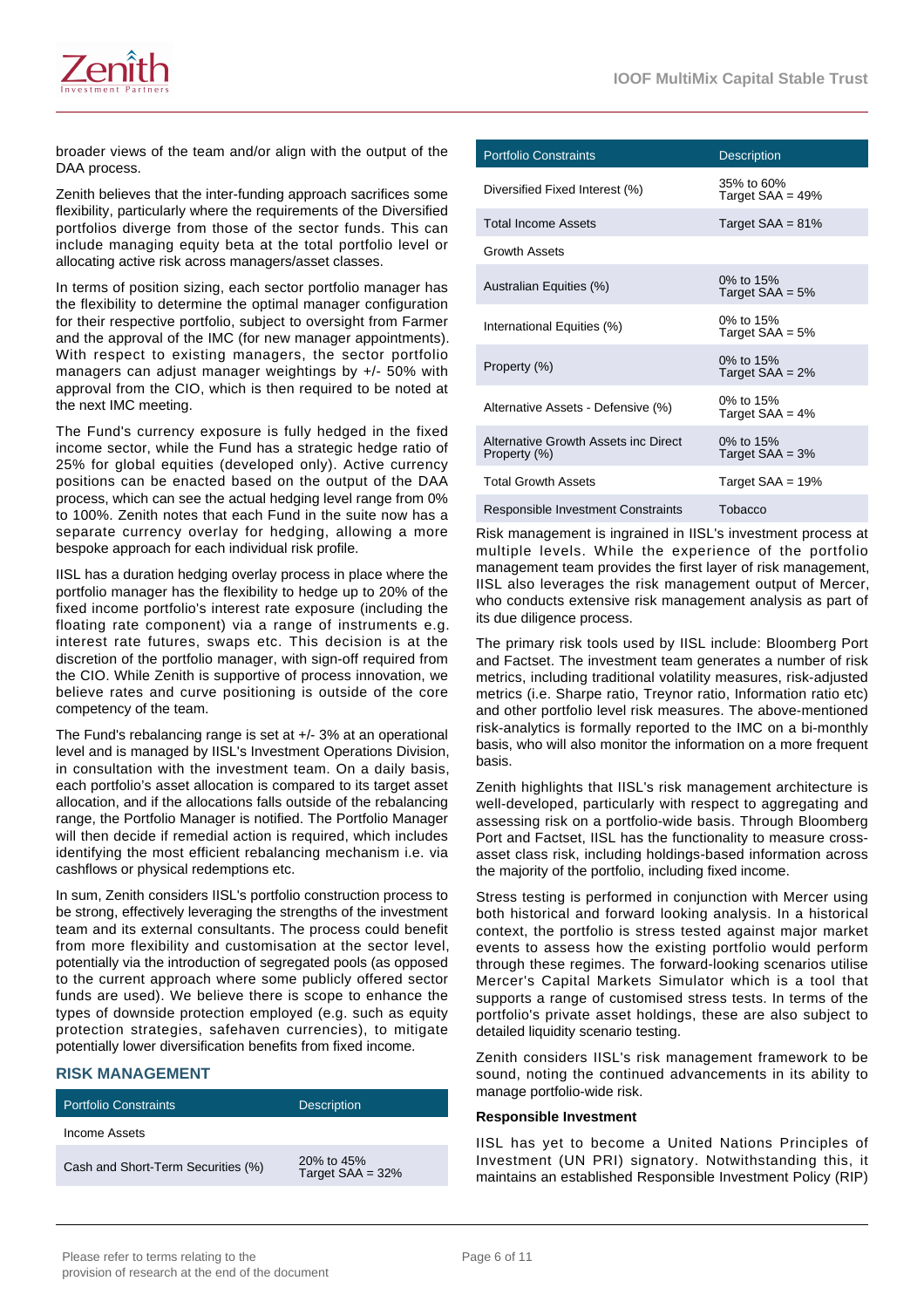

that has been ratified by the IISL Responsible Entity and was last updated in April 2021. The CIO who leads the Investment Division is ultimately responsible for adherence with the policy.

Using a multi-manager investment approach, IISL's environmental, social and governance (ESG) policies are largely implemented via its appointed investment managers. Prior to appointing a manager, IISL performs a detailed review of their ESG approach and philosophy, focusing on the level of integration with the broader process. This is formalised with a specific ESG clause that is included in all Investment Management Agreements (IMAs) requiring managers to apply due care and diligence in considering ESG matters. Furthermore, all investment mandates include a hard tobacco manufacturer exclusion.

In terms of adherence to its policies, IISL performs ongoing monitoring in collaboration with Mercer who formally rate each manager's ESG processes. While still in its early stages, IISL continues to work with its underlying managers regarding the provision of ESG reporting.

In addition to the team's surveillance, MSCI ESG quality scores are measured on a periodic basis and used to cross-reference the qualitative input from managers, whilst also providing a lead indicator on potential ESG deterioration. Furthermore, a Carbon Foot Print estimate (e.g. Weighted Average Carbon Intensity tons CO2e / \$M sales) is reported on a quarterly basis and used as part of IIS's ongoing monitoring.

As noted above IISL exclude tobacco from equity, fixed income and alternative portfolios.

In Zenith's opinion, IOOF's ESG approach is well-developed, effectively leveraging the firm's resources and further augmented by Mercer's ESG capabilities.

From a classification scale of:

- •Impact •Thematic •Integrated •Aware
- •Traditional

Zenith has assigned the Fund a Responsible Investment Classification of Integrated.

# **INVESTMENT FEES**

The Sector average (in the table below) is based on the average management cost of all flagship Multi-Asset - Income funds surveyed by Zenith.

The Fund's management cost is 0.52% p.a. a level is competitive relative to the peer group. No performance fee is payable at the headline level however, the Fund's underlying managers may charge performance-related fees.

There also exists a buy/sell spread of 0.05%/0.06% representing the costs incurred by the Fund when transacting its portfolio. This spread is payable by investors when both entering and exiting the Fund.

(The fees mentioned above are reflective of the flagship version only, fees may differ when the product is accessed through an alternate investment vehicle such as a platform).

| Fees Type              | Fund                                                    | <b>Sector Average</b><br>(Wholesale Funds) |
|------------------------|---------------------------------------------------------|--------------------------------------------|
| <b>Management Cost</b> | $0.52%$ p.a.                                            | $0.66\%$ p.a.                              |
|                        | <b>Description</b>                                      |                                            |
| Performance Fee        | Underlying investment managers may charge<br>perf. fees |                                            |
|                        | <b>Buy Spread</b>                                       | <b>Sell Spread</b>                         |
| Buy / Sell Spread      | 0.05%                                                   | $0.06\%$                                   |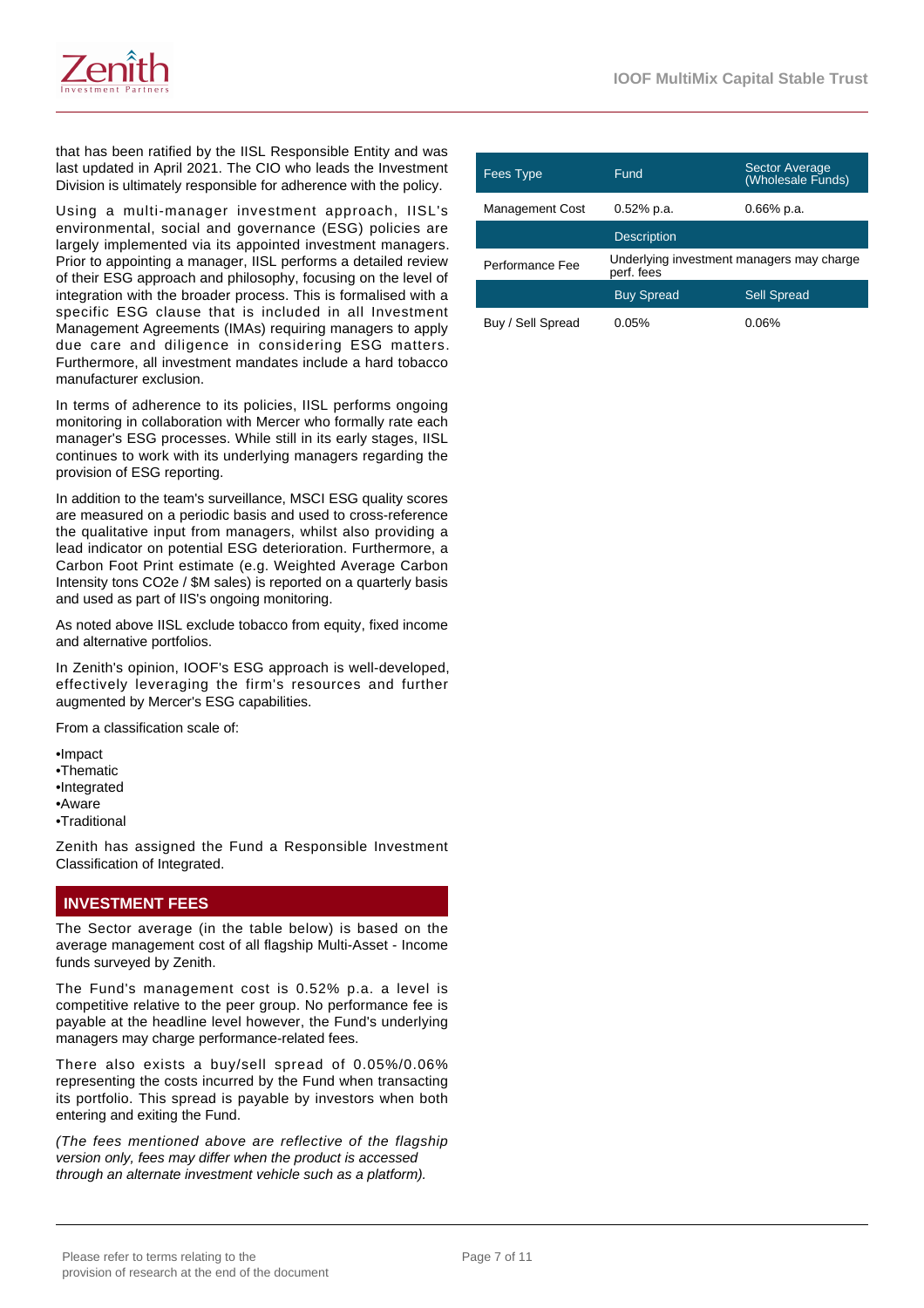

| Monthly Performance History (%, net of fees) |  |  |
|----------------------------------------------|--|--|
|                                              |  |  |

|      | <b>JAN</b> | <b>FEB</b> | <b>MAR</b> | APR  | <b>MAY</b> | JUN  | JUL  | AUG  | <b>SEP</b> | ОСТ     | <b>NOV</b> | DEC.    | <b>FUND YTD</b> | <b>BENCHMARK</b><br>YTD |
|------|------------|------------|------------|------|------------|------|------|------|------------|---------|------------|---------|-----------------|-------------------------|
| 2021 | $-0.10$    | $-0.64$    | 0.67       | 0.74 | 0.50       | 0.86 | 0.68 | 0.58 |            |         |            |         | 3.33            | 3.22                    |
| 2020 | 1.43       | $-0.29$    | $-4.02$    | 1.34 | 1.38       | 0.84 | 0.95 | 0.45 | $-0.05$    | 0.43    | 1.88       | 0.52    | 4.84            | 4.01                    |
| 2019 | 1.18       | 1.16       | 0.81       | 0.70 | 0.77       | 1.12 | 0.74 | 0.55 | 0.29       | 0.01    | 0.69       | $-0.42$ | 7.86            | 9.05                    |
| 2018 | $-0.04$    | 0.03       | $-0.13$    | 0.54 | 0.45       | 0.91 | 0.29 | 0.52 | $-0.28$    | $-0.69$ | $-0.08$    | 0.24    | 1.77            | 1.70                    |
| 2017 | 0.12       | 0.91       | 0.78       | 0.57 | 0.17       | 0.40 | 0.00 | 0.44 | $-0.09$    | 1.13    | 0.61       | 0.21    | 5.37            | 4.91                    |

## **Growth of \$10,000**



**Monthly Histogram**



# **Minimum and Maximum Returns (% p.a.)**



Benchmark: Diversified Market Income Benchmark

# **ABSOLUTE PERFORMANCE ANALYSIS**

| Return                       | Incpt. | 5 yr            | 3 yr | $1 \,\mathrm{yr}$ |
|------------------------------|--------|-----------------|------|-------------------|
| Fund (% p.a.)                | 5.74   | 4.66            | 5.04 | 6.22              |
| Benchmark (% p.a.)           | 5.69   | 4.40            | 5.10 | 5.73              |
| Benchmark 2 (% p.a.)         | 3.67   | 3.26            | 3.17 | 3.21              |
| Median (% p.a.)              | 4.50   | 3.30            | 3.54 | 4.87              |
| <b>Ranking within Sector</b> | Incpt. | 5 <sub>yr</sub> | 3 yr | 1 <sub>yr</sub>   |
| <b>Fund Ranking</b>          | 1/10   | 4/13            | 4/14 | 5/15              |
| Quartile                     | 1st    | 1st             | 1st  | 2 <sub>nd</sub>   |
| <b>Standard Deviation</b>    | Incpt. | 5 yr            | 3 yr | 1 yr              |
| Fund (% p.a.)                | 2.59   | 2.75            | 3.30 | 2.03              |
| Benchmark (% p.a.)           | 3.01   | 3.24            | 3.92 | 2.78              |
| Median (% p.a.)              | 2.68   | 2.93            | 3.45 | 2.07              |
| <b>Downside Deviation</b>    | Incpt. | 5 <sub>yr</sub> | 3 yr | 1 <sub>yr</sub>   |
| Fund (% p.a.)                | 1.51   | 1.90            | 2.41 | 0.65              |
| Benchmark (% p.a.)           | 1.79   | 2.17            | 2.71 | 1.30              |
| Median (% p.a.)              | 1.60   | 1.90            | 2.18 | 0.85              |
| <b>Risk/Return</b>           | Incpt. | 5yr             | 3 yr | 1 <sub>yr</sub>   |
| Sharpe Ratio - Fund          | 1.13   | 1.25            | 1.27 | 3.04              |
| Sortino Ratio - Fund         | 1.94   | 1.81            | 1.75 | 9.49              |

Zenith benchmarks Funds in the Multi-Asset – Income peer group against the Zenith Composite Income Benchmark. While this benchmark may not be consistent with the one adhered to by all rated participants, it has been adopted to provide investors with a common reference point against which similarly structured strategies may be assessed.

The Fund aims to outperform the Consumer Price Index (CPI) by 1.0% p.a. over rolling one-year period. While the Fund is not managed to a specific risk constraint, the Fund is managed to limit the frequency of expected negative returns to once every twelve years.

All commentary is effective 31 August 2021.

The Fund has achieved its investment objective over most periods of assessment. When measured relative to the peer group, the Fund has delivered consistent outperformance over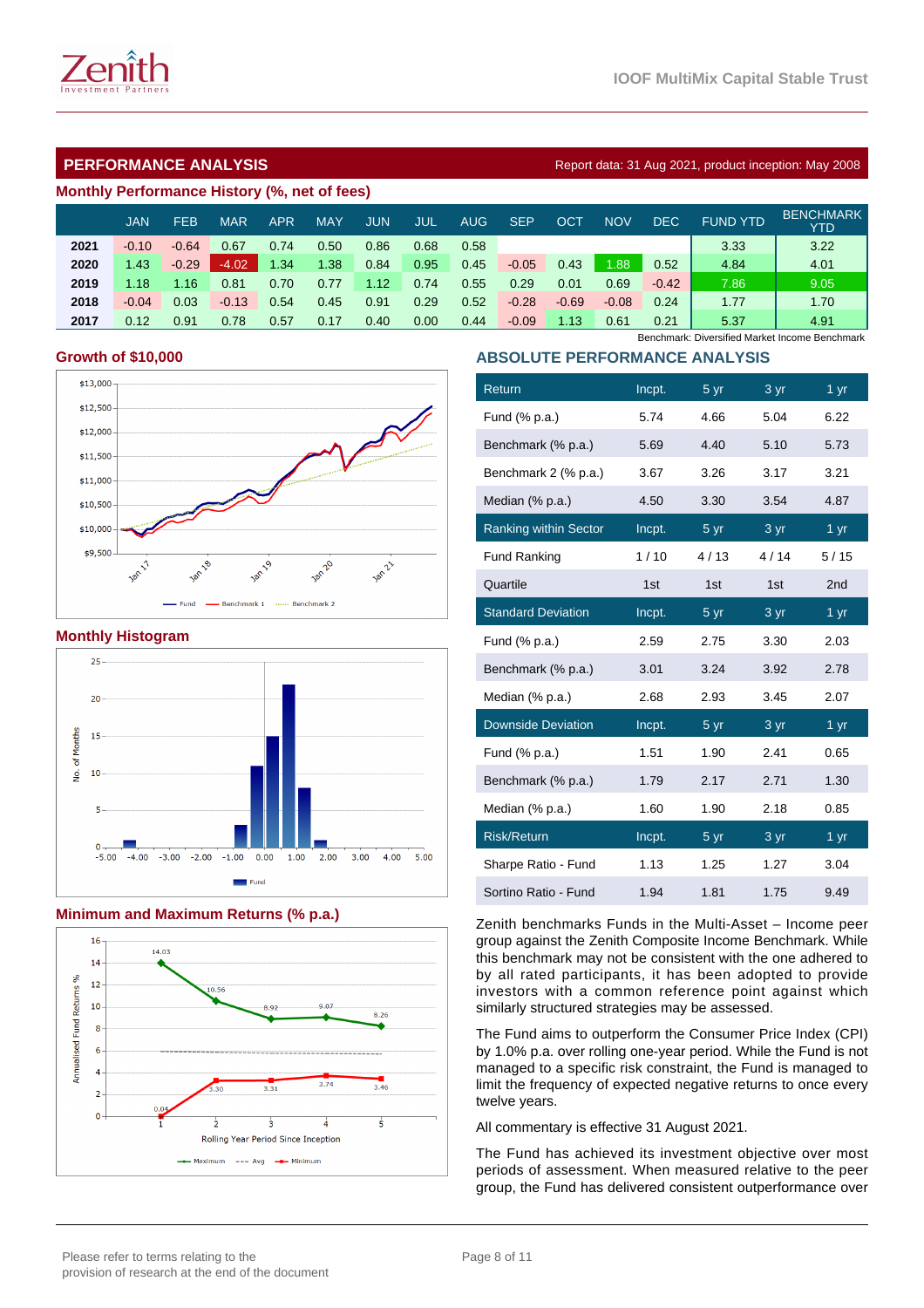

the medium to long-term, consistently ranking in the upper quartiles.

A consistent feature of the Fund's risk/return profile, has been the constrained volatility (as measured by Standard Deviation) of the Fund relative to the Zenith assigned benchmark, which has contributed to the attainment of attractive risk-adjusted returns over the assessed timeframes.

## **RELATIVE PERFORMANCE ANALYSIS**

| <b>Alpha Statistics</b>         | Incpt. | 5 yr  | 3 yr              | 1 $yr$ |
|---------------------------------|--------|-------|-------------------|--------|
| Excess Return (% p.a.)          | 0.05   | 0.26  | $-0.06$           | 0.49   |
| % Monthly Excess (All<br>Mkts)  | 48.13  | 53.33 | 52.78             | 58.33  |
| % Monthly Excess (Up<br>Mkts)   | 38.02  | 35.71 | 34.62             | 44.44  |
| % Monthly Excess<br>(Down Mkts) | 79.49  | 94.44 | 100.00            | 100.00 |
| <b>Beta Statistics</b>          | Incpt. | 5 yr  | 3 yr              | 1 $yr$ |
| <b>Beta</b>                     | 0.81   | 0.81  | 0.81              | 0.71   |
| R-Squared                       | 0.88   | 0.92  | 0.94              | 0.93   |
| Tracking Error (% p.a.)         | 1.07   | 1.00  | 1.10              | 0.97   |
| Correlation                     | 0.94   | 0.96  | 0.97              | 0.97   |
| <b>Risk/Return</b>              | Incpt. | 5 yr  | $3 \overline{yr}$ | 1 yr   |
| Information Ratio               | 0.05   | 0.26  | $-0.05$           | 0.51   |

The following commentary is effective 31 August 2021.

Zenith seeks to identify funds that can outperform in over 50% of months in all market conditions, as we believe this represents consistency of manager skill.

The Fund has had limited success with respect to outperforming in all market conditions. Zenith highlights that the Fund has delivered strong returns in falling markets.

#### **DRAWDOWN ANALYSIS**

Drawdown analysis assesses the relative riskiness of a Fund versus the benchmark, in reference to capital preservation. The maximum Drawdown is recorded as the percentage decline in the value of a portfolio from peak to trough (before a new peak is achieved). All Drawdown analysis is calculated commencing from the inception date of the Fund in question, and Drawdown analysis for the Fund and benchmark(s) are calculated independently. That is, the largest drawdown for the Fund and benchmark(s) will not always refer to the same time period.

| Drawdown Analysis      | Fund    | <b>Benchmark</b> |
|------------------------|---------|------------------|
| Max Drawdown (%)       | $-4.29$ | -4.95            |
| Months in Max Drawdown | 2       | 2                |
| Months to Recover      |         | 8                |

| <b>Worst Drawdowns</b> | Fund    | <b>Benchmark</b> |
|------------------------|---------|------------------|
| 1                      | $-4.29$ | $-4.95$          |
| 2                      | $-3.55$ | $-4.34$          |
| 3                      | $-1.46$ | $-1.85$          |
| 4                      | $-1.44$ | $-1.72$          |
| 5                      | $-1.12$ | -1.60            |



All commentary is effective as at 31 August 2021.

The Fund's drawdown profile has generally been more constrained relative to the benchmark, particularly during sustained market drawdowns.

# **INCOME/GROWTH ANALYSIS**

| Income / Growth Returns | Income | Growth    | <b>Total</b> |
|-------------------------|--------|-----------|--------------|
| FY to 30 Jun 2021       | 4.63%  | 1.73%     | 6.36%        |
| FY to 30 Jun 2020       | 4.18%  | $-1.71\%$ | 2.47%        |
| FY to 30 Jun 2019       | 4.43%  | 1.44%     | 5.88%        |
| FY to 30 Jun 2018       | 3.48%  | 0.64%     | 4.11%        |
| FY to 30 Jun 2017       | 4.00%  | 1.01%     | 5.01%        |
| FY to 30 Jun 2016       | 6.84%  | $-1.96%$  | 4.88%        |
| FY to 30 Jun 2015       | 3.71%  | 0.59%     | 4.30%        |
| FY to 30 Jun 2014       | 7.10%  | 0.17%     | 7.27%        |

The Fund does not target a specific level of income. However, given the nature of the underlying investments and based on previous distributions, Zenith expects the majority of the Fund's return to be generated in the form of income with some capital growth

The Fund pays distributions half-yearly, following June and December.

#### **REPORT CERTIFICATION**

Date of issue: 30 Sep 2021

| Role | <b>Analyst</b> | <b>Title</b> |  |
|------|----------------|--------------|--|
|------|----------------|--------------|--|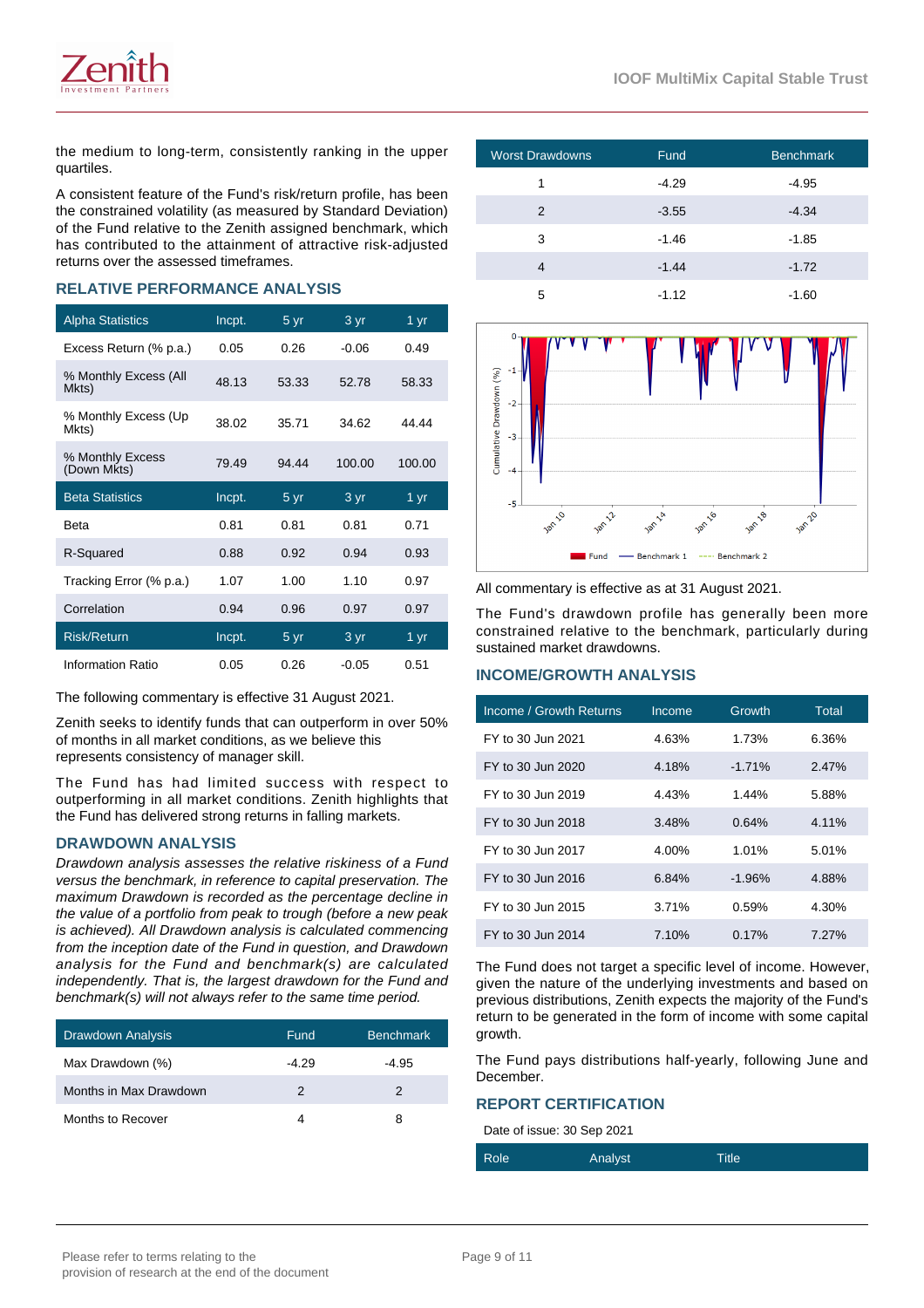

| Author      | Rodney Sebire            | Head of Alternatives &<br><b>Global Fixed Interest</b> |
|-------------|--------------------------|--------------------------------------------------------|
| Sector Lead | Andrew Yap               | Head of Multi Asset &<br>Austn. Fixed Income           |
| Authoriser  | <b>Bronwen Moncrieff</b> | Head of Research                                       |

#### **ASSOCIATIONS & RELATIONSHIPS**

ASIC Regulatory Guide RG79.164 requires Research Houses to disclose certain associations or relationships that they may have with a product issuer. We may receive remuneration from an issuer or investment manager for subscription to our other research/ data services or the research/ data services of our related entities. Conflict management arrangements are in place where we or our related entities provide research services to the product issuer or financial advisory businesses who provide financial planning services to investors and are also associated entities of product issuers. This is in accordance with the Zenith Group's Conflict of Interests Policy. Further details in relation to our relationships and associations are available on request.

# **RATING HISTORY**

| As At                                                               | Rating*             |  |
|---------------------------------------------------------------------|---------------------|--|
| 30 Sep 2021                                                         | Recommended         |  |
| 19 Jan 2021                                                         | Recommended         |  |
| 30 Sep 2020                                                         | Recommended         |  |
| 1 Oct 2019                                                          | Approved            |  |
| 18 Mar 2019                                                         | Approved            |  |
| 1 Feb 2019                                                          | <b>Under Review</b> |  |
| 7 Dec 2018                                                          | <b>Under Review</b> |  |
| 15 Oct 2018                                                         | Approved            |  |
| 17 Oct 2017                                                         | Approved            |  |
| 10 Feb 2017                                                         | Approved            |  |
| 14 Oct 2016                                                         | Approved            |  |
| Last 5 years only displayed. Longer histories available on request. |                     |  |

\*In March 2021, Zenith implemented a new ratings methodology for products<br>classified as Traditional Index. Any rating issued from this date forward for<br>Traditional Index products only reflect this change in methodology, wi information in relation to Zenith's Traditional Index Research Methodology and Traditional Index Ratings can be found on the Zenith website.